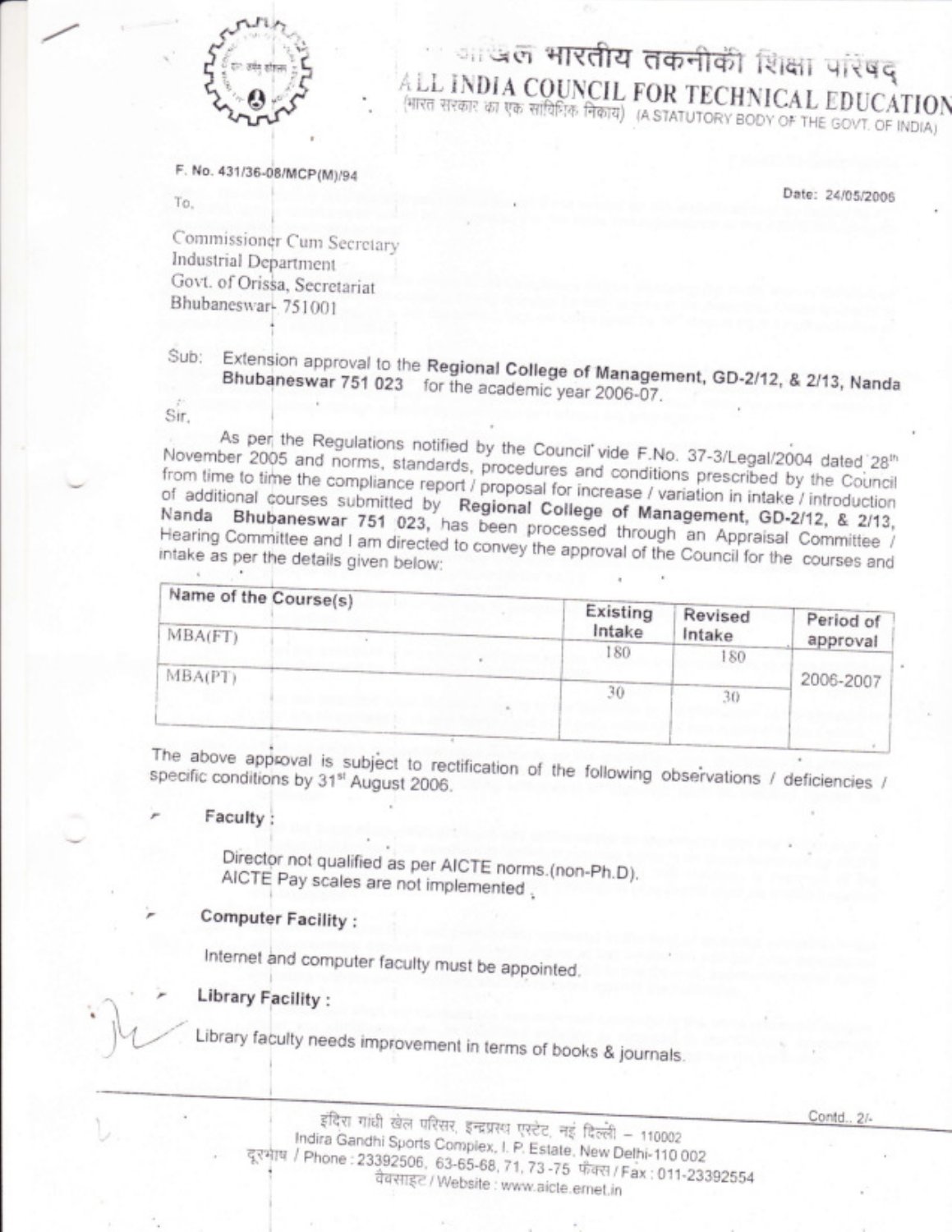#### F.No431/36-08/MCP(M)/94

Note: . The mandatory disclosure in prescribed format if not hosted on the website should be hosted by 31st May, 2006, failing which action would be initiated as per the rules and regulations of the AICTE including No Admission / Withdrawal of approval.

 $-2-$ 

The institution is required to submit two copies of the Compliance Report, indicating the rectification of deficiencies along with mandatory disclosure and details of faculty recruited for each course in the prescribed format (available at AICTE Website www.aicte.ernet.in) to the concerned Regional Office latest by 31<sup>st</sup> August 2006 for consideration of approval beyond the session 2006-07.

The Compliance Report must be accompanied with a processing fee of Rs. 40,000/- in the form of demand draft in the favour of Member Secretary, AICTE, payable at New Delhi. In the absence of processing fee the Compliance Report will not be entertained. Following the Compliance report, the Council would verify the status in respect of rectification of deficiencies through surprise random inspection without any prior notice.

The above approval if granted after rectification 'of deficiencies would be subject to the fulfillment of the following

- That the management shall provide adequate funds for development of land and for providing related 1 infrastructural, instructional and other facilities as per norms and standards laid down by the Council from time to time and for meeting recurring expenditure.
- That the admission shall be made only after adequate infrastructure and all other facilities are  $2. (a)$ provided as per norms and guidelines of the AICTE.
	- That the admissions shall be made in accordance with the regulations notified by the Council from  $(b)$ time to time.
	- That the curriculum of the course, the procedure for evaluation/ assessment of students shall be in  $(c)$ accordance with the norms prescribed by the AICTE.
	- That the Institution shall not allow closure of the Institution or discontinuation of the course(s) or  $(d)$ start any new course(s) or alter intake capacity of seats without the prior approval of the Council.
	- That no excess admission shall be made by the Institution over and above the approved  $(e)$ intake under any circumstances. In case any excess admission is reported to the Council, appropriate penal action including withdrawal of approval shall be initiated against the Institution
	- That the institutions shall not have any collaborative arrangements with any Indian and/ or  $(f)$ Foreign Universities for conduct of technical courses other than those approved by AICTE without obtaining prior approval from AICTE. In case any violation is reported to the Council, appropriate penal action including withdrawal of approval shall be initiated against the Institution
	- That the Institution shall not conduct any course(s) in the field of technical education in the  $(g)$ same premises/ campus and / or in the name of the Institution without prior permission/ approval of AICTE. In case any violation is reported to the Council, appropriate penal action including withdrawal of approval shall be initiated against the Institution
	- $(h)$
- The institution shall not conduct any non-technical course(s) in the same premises/ campus under any circumstances. In case any violation is reported to the Council, appropriate penal action including withdrawal of approval shall be initiated against the Institution